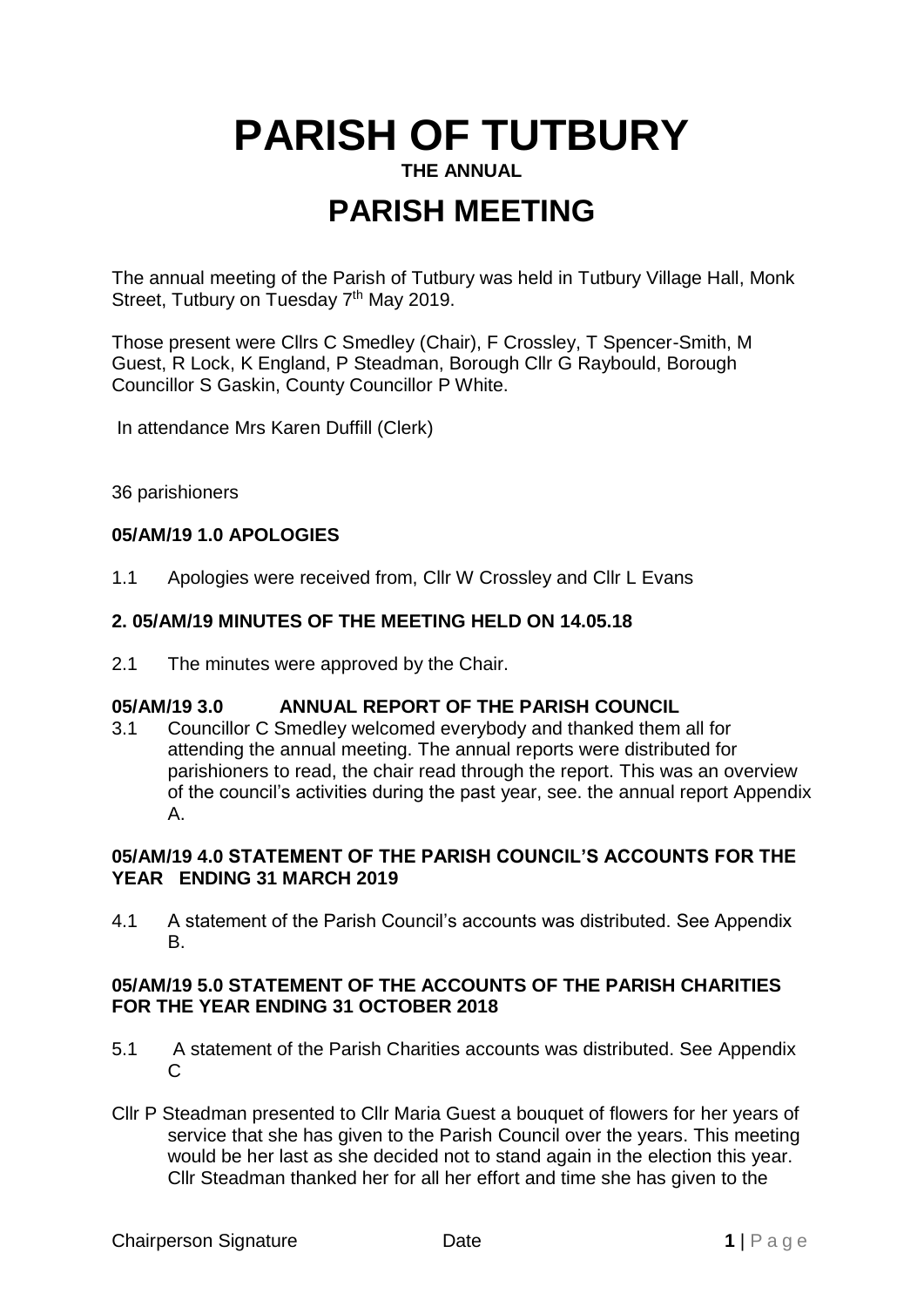village in her capacity as a councillor and her involvement in the arts group for the many events that she has contributed to.

Cllr M Guest thanked everyone and stated that she decided not to stand again for another term on the council due to the changes in local government and the role becoming harder and frustrating. She wanted to wish her fellow councillors well in their voluntary roles and reiterated that it is not an easy task and hopes that the council can embrace better ways of working in the future.

# **05/AM/19 6.0 REPORT OF THE COUNTY COUNCILLOR FOR THE PARISH**

- 6.1 Councillor Phillip White thanked the Parish Council for their support over the year. It had been a challenging year for the County Council due to the increase in the demand for adult and social care for vulnerable people and children, putting pressures on the funding in other areas. However, the County Council have been working with the Parish council on a parking and traffic consultation to be able to lift parking restrictions and to alleviate some of the parking problems in Tutbury. Having visited many Annual Parish meetings, he invited questions from the parishioners rather than use the time for a long report.
- 6.2 No questions were raised for the County Councillor

# **05/AM/19 7.0REPORT OF THE BOROUGH COUNCIL FOR THE PARISH**

- 7.1 Borough Councillor Simon Gaskin presented his report.
	- 7.2
- The Borough Ocuncil have been ranked as being one of the most efficient councils and have not had to raise the rates for over 10 years.
- They have purchased a new waste wagon.
- The Borough council will be concentrating on planning. The local plan will be used to encourage more brownfield site development.
- The Borough council will be purchasing new bins for Tutbury
- The Borough Council have now leased out the leisure facilities at the Meadowside and Shobnall Fields to a private company who will be investing in a new soft paly area and facilities. These facilities have been leased out for 10 years which will bring savings to the council with the option of taking the facilities back into the council.
- The Borough Council are retaining the public toilets in Tutbury
- The licensing team are looking at Landlord schemes and how to further protect tenants.
- The Borough councillors contributed to the purchase of an historic sign for Tutbury.
- 7.3 Cllr Gaskin was pleased that he had been re-elected by a large majority. He was proud to represent Tutbury and Outwoods again. Cllr D Goodfellow has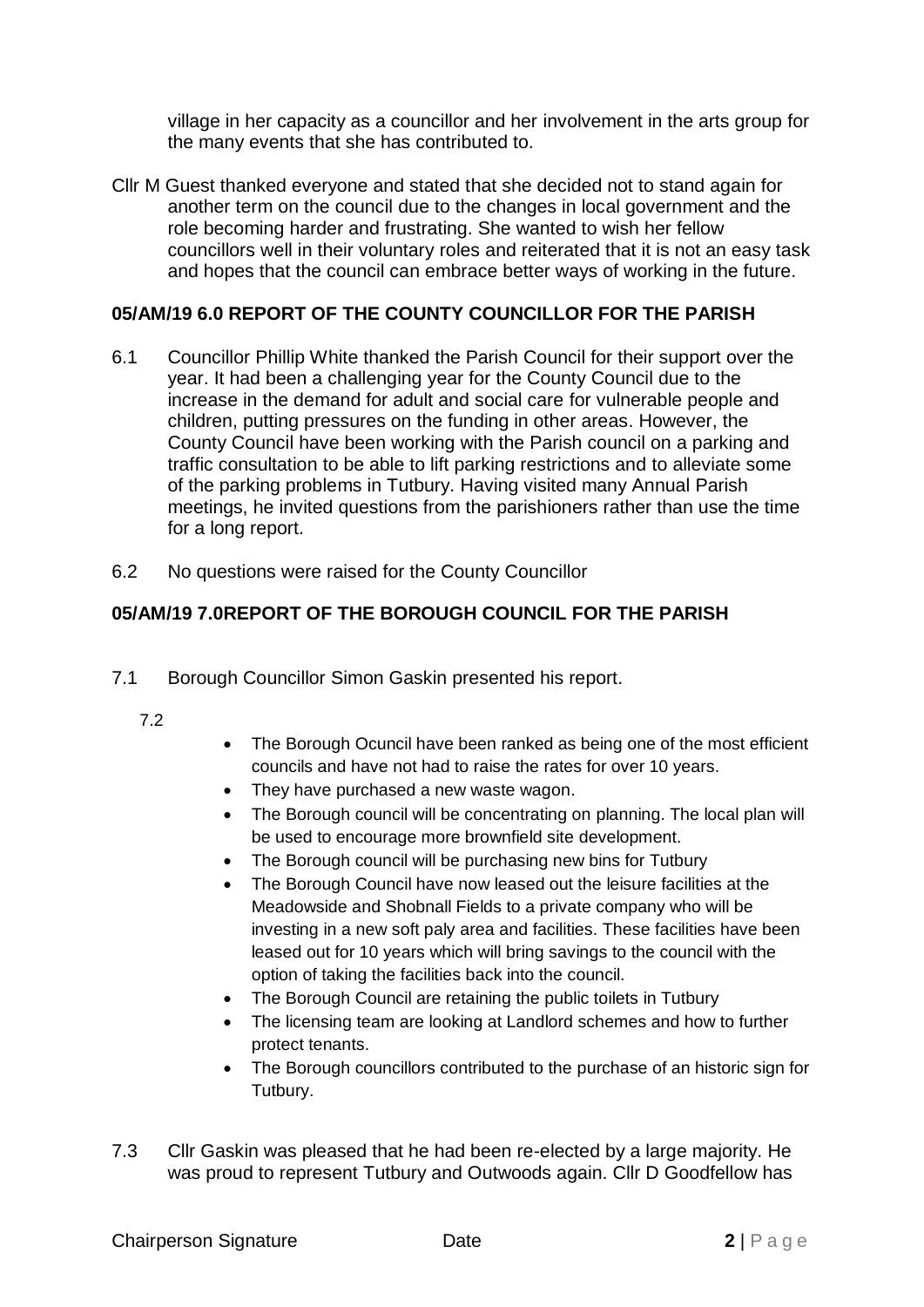moved on in the council and he welcomed his new colleague Garry Raybould and wished him well in his new role.

# **05/AM/19 8.0 TALK REGARDING 75 YEARS SINCE THE FAULD EXPLOSION BY JAMES MAJOR**

8.1 Mr Major gave a very informative talk about the Fauld explosion with personal family memories, background information and local accounts of the disaster, with some very interesting photographs. The talk was very well received by the parishioners in this 75<sup>th</sup> year after the explosion, and more accounts of this day were shared.

Meeting closed at 9.40pm.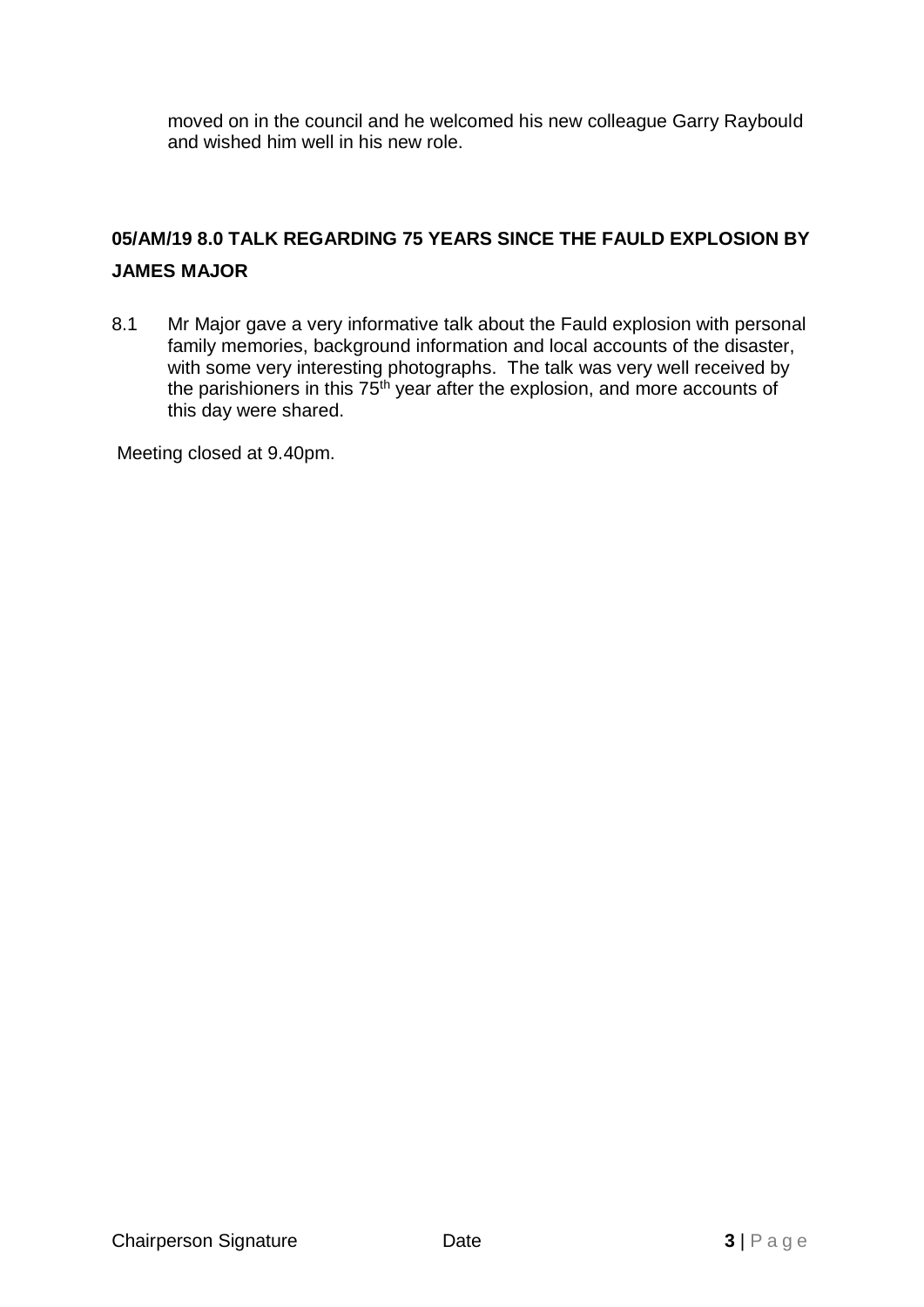# **APPENDIX A Chairperson Annual Parish Council Report – 2019**

I was proud to stand for a second year as Chair of the Parish Council. Tutbury is very important to me as it is with my fellow councillors and we try and work together for the benefit of our parishioners.

Once again, we have had a very busy year and it is difficult to capture everything, however, I will try and mention the main points.

Starting with the community building on Heritage Park. This is still an ongoing issue. Hopefully, we will be able to report an outcome very soon.

The parish council continues to support the playing fields in Ferrers Ave and Cornmill Lane together with the changing rooms in Cornmill Lane. We are looking to improve the playing areas on Cornmill Lane in the near future.

We also continue to support the twinning association with Ollainville – a successful visit was held in July 2018 and a return trip to Ollainville last month was enjoyed by all who attended.

We held a public meeting in July 2018 in respect of the various highway and parking issues in the village and feedback was passed to the highway's authority. A

feasibility study was carried out by the county highways team. In this connection highways have produced various proposals involving Monk St, Bridge St and Burton St. We are holding a public meeting on the  $20<sup>th</sup>$  May at the village hall to present the proposals to you. This will allow you to pass any comments to the county council as part of their public consultation.

Various planning applications were discussed and commented upon.

We continue to hold quarterly meetings with the Parochial Church Council, and this helps to maintain a good working relationship. The parish council continue to maintain the closed churchyard.

Grants were provided for the flags for the 1940s weekend together with the planters in the High Street, contributions to the Christmas Festival and to the Scouts for assistance with fund raising in the community.

In respect of the WW1 commemorations we supported the piper and drummer, the poppies for the lamp posts on the parade route, remembrance flags and contributed to the centenary event held by Tutbury Arts Group. Additionally, we have purchased two Liquid Amber trees planted in the churchyard for WW1 remembrance – two commemorative plaques have now been erected. I'm sure you will agree this was a commemoration to be proud of when the whole village pulled together to honour our fallen.

The parish council voted to support the appointment of a school crossing person on Burton Street until the end of the academic year. However, Staffordshire County Council have agreed to continue with this funding and recruitment has now taken place.

We were approached by Tutbury Civic Society in respect of two historic signs for the village. The civic society will be purchasing one sign and the parish council are part funding the purchase of the second sign with the generous support of the county and borough councillors with their community funding.

We have a working party to look at re-vamping The Triangle on Castle Street – possibly new bench, repairing the steps, clearing the elder and ivy. We have already passed a resolution to purchase a real Christmas tree and with this in mind we are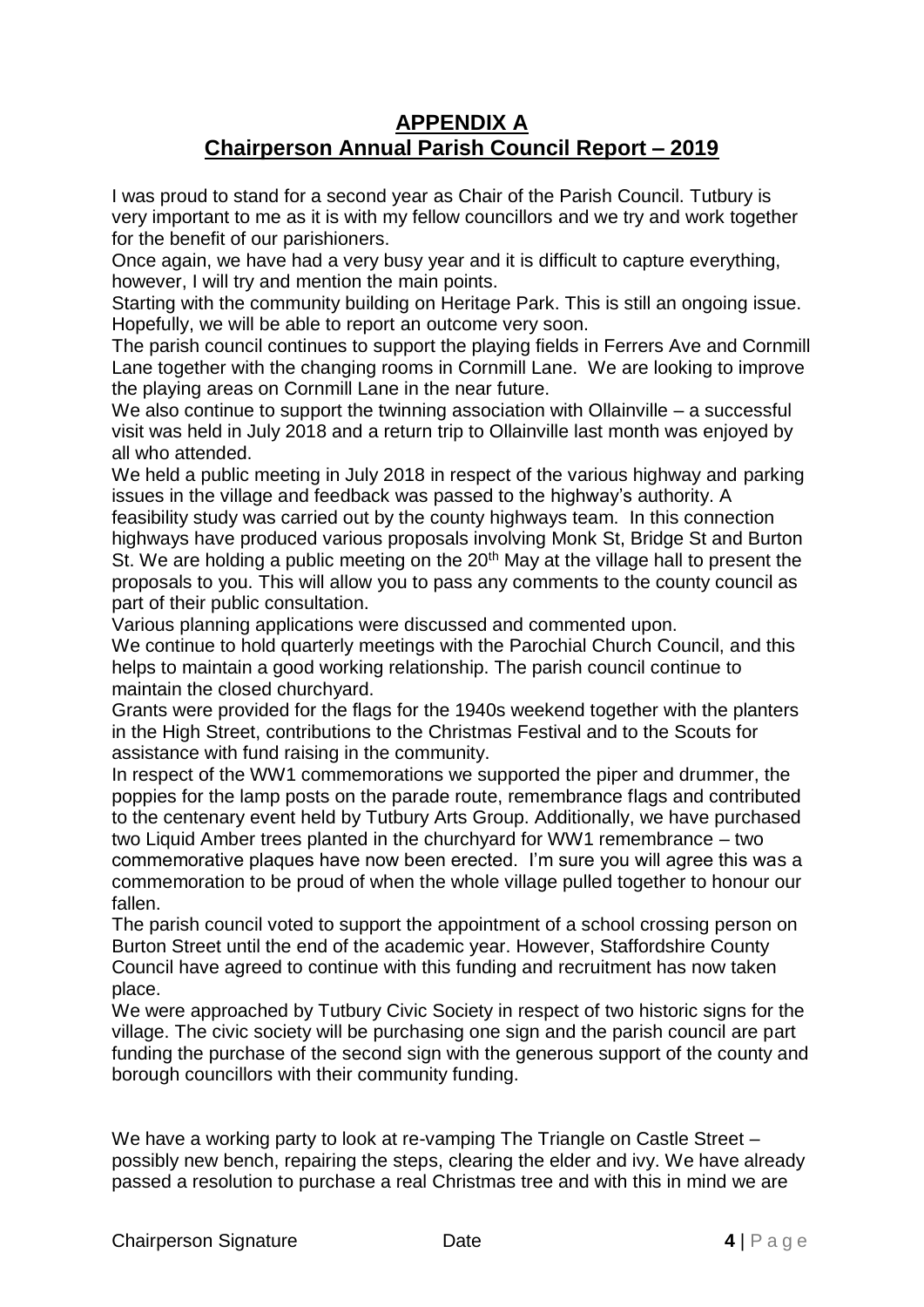looking to reinstate an electricity supply. This though is a work in progress and very much in its infancy.

A majority vote was taken in respect of entering the BKV again. Obviously, this needs everyone pulling together to get a good result, judging takes place between May and July.

Two councillors resigned during the year, Lesley Beighton and Mark Powells – I would like to thank them for their contributions. We welcomed by co-option Lesley Evans and Russell Lock to the council.

I would like to thank our county councillor Philip White and borough councillors Simon Gaskin and Duncan Goodfellow for their continued support of Tutbury Parish Council.

I would like to thank all parish councillors for their help and assistance during the past year. In particular, a huge thank you to Councillor Maria Guest, who has served the council for the past twelve years but has decided to not stand for re-election this year. Maria's enthusiasm and 'can -do' attitude will be sadly missed.

Finally, on behalf of all our councillors I would like to record a vote of thanks to Karen our parish clerk, who has continually supported us all with her patience, knowledge and guidance.

Chrys Smedley Chair – Tutbury Parish Council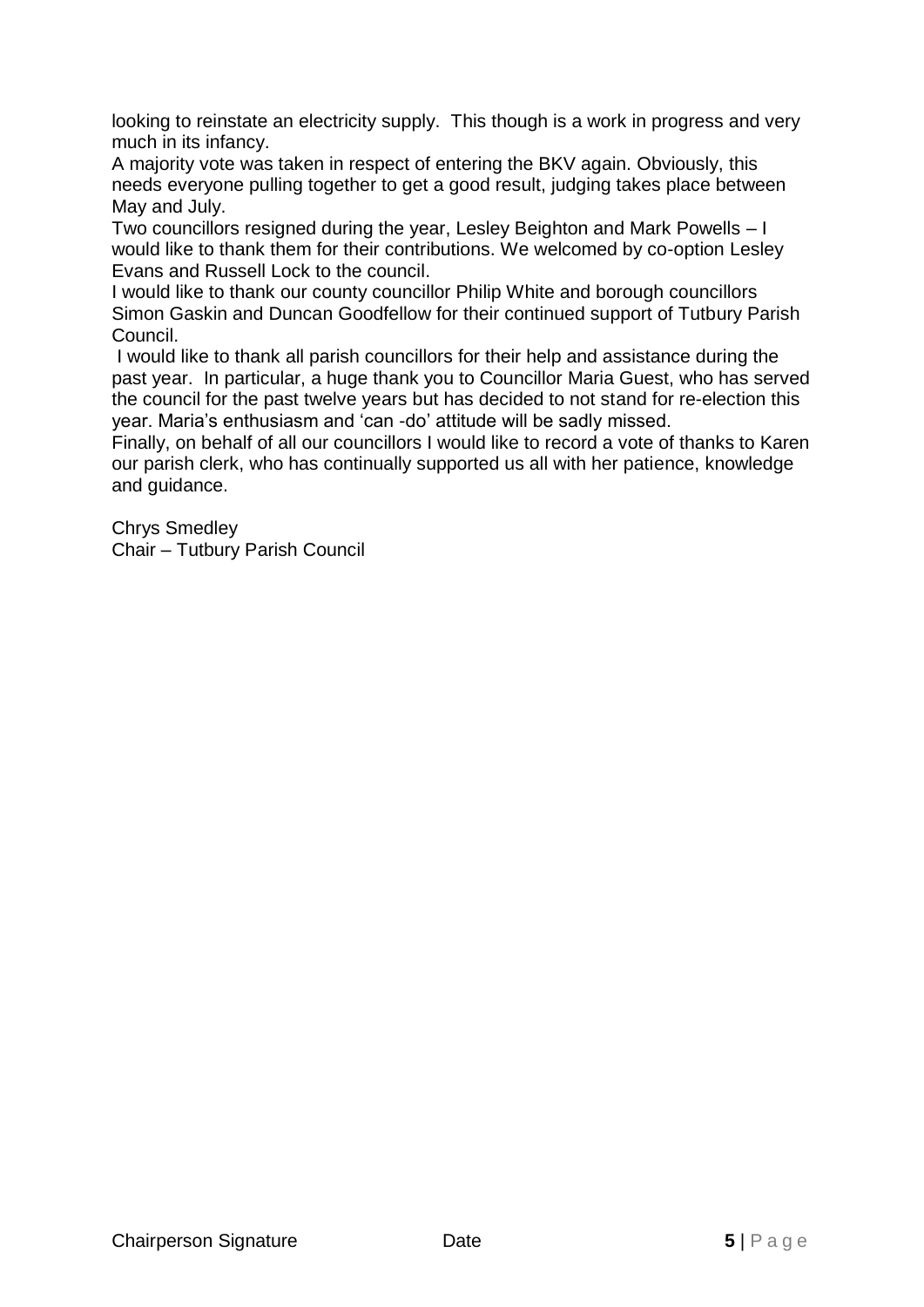#### **APPENDIX B TUTBURY PARISH COUNCIL INCOME AND EXPENDITURE SUMMARY FOR YEAR END 31/3/19**  $\mathbf{v}$

| Year ending 31/3/18 |                                              | Year<br>ending<br>31/3/19 |
|---------------------|----------------------------------------------|---------------------------|
|                     | <b>INCOME</b>                                |                           |
| 38350.02            | Precept                                      | 42260.63                  |
| 2416.00             | ESBC income grant<br><b>Sundries</b>         | 2199.00                   |
|                     | Parks & open spaces<br>Loan/Capital receipts |                           |
| 10.84               | Interest on investments                      | 10.9                      |
| 520.00              | Other grants/donations                       | 2500.00                   |
| 1793.13             | Vat & other refunds                          | 2079.79                   |
| 43089.99            | <b>TOTAL INCOME</b>                          | 49050.32                  |
|                     |                                              |                           |
| 22113.41            | <b>EXPENDITURE</b><br>General administration | 21149.70                  |
| 3178.13             | Section 137 payments                         | 5781.05                   |
| 140.00              | Capital schemes                              | 0.00                      |
| 1392.22             | Highways, f'paths & bus shelters             | 1660                      |
| 9201.33             | Parks & open spaces                          | 8429.41                   |
| 0                   | Provision for doubtful debts                 |                           |
| 0.00                | <b>Other Grants</b>                          | 1000                      |
| 2019.92             | Vat on payments                              | 1735.63                   |
| 38045.00            | <b>TOTAL EXPENDITURE</b>                     | 39755.79                  |
|                     |                                              |                           |
|                     | <b>FUND BALANCE</b>                          |                           |
| 33124.12            | Balance at 1st April                         | 38169.11                  |
|                     | Bank error & uncashed cheque                 |                           |
| 43089.99            | Add Total Income                             | 49050.32                  |
| 76214.11            | <b>Total Income</b>                          | 87219.43                  |
| 38045.00            | <b>Deduct Total Expenditure</b>              | 39755.79                  |
| 38169.11            | <b>Balance at 31 March</b>                   | 47463.64                  |

# **Earmarked Reserve for 2019/2020**

| Contingency                                |       |
|--------------------------------------------|-------|
| Admin contingency                          | 3000  |
| Old School community building (TOSCA)      | 1000  |
| Noticeboard                                | 1000  |
| <b>Election</b>                            | 5000  |
| Earmarked Laptop                           | 1000  |
| <b>Community Building</b>                  | 5000  |
| Earmarked High street improvements         | 5000  |
| Earmarked for parking project              | 4000  |
| Earmarked reserve for footpath development | 2000  |
| <b>Sub Total</b>                           | 27000 |
|                                            |       |

**Assets 180453.78**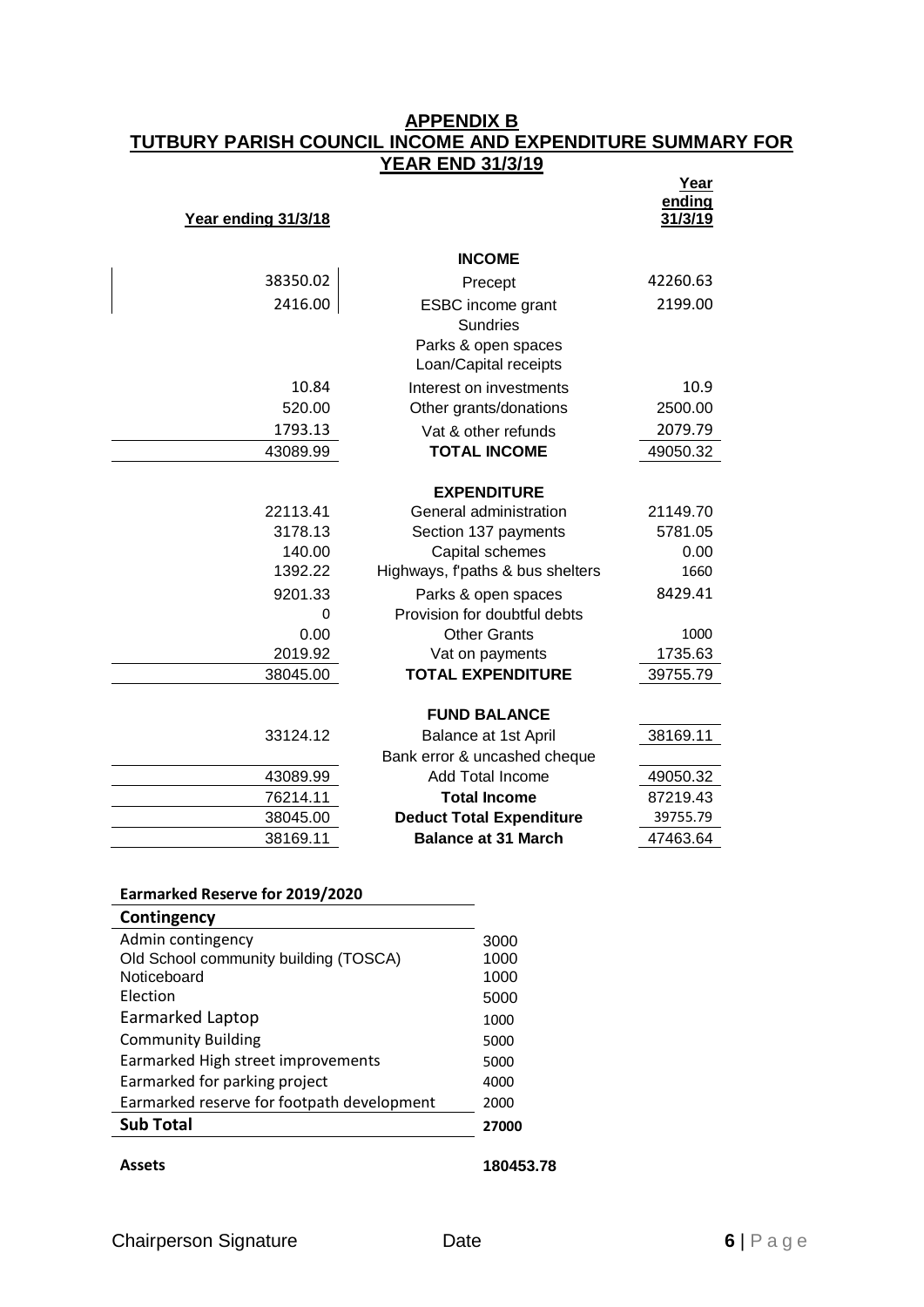# **APPENDIX C**

# **Statement of the Parish Charities accounts for the year ending 31/10/18**

#### **Tutbury Parish Charities General Charity 215140**

| Balance sheet as at 31 October 2018                            |                |               |           |
|----------------------------------------------------------------|----------------|---------------|-----------|
|                                                                | 2018           |               | 2017      |
| <b>Cash at Bank</b>                                            | £              | £<br>Movement | £         |
| Lloyds Current Account 02568667                                |                |               |           |
| Balance b/fwd                                                  | 9,067.48       |               | 8,434.65  |
| <b>Receipts</b>                                                | 7.523.04       |               | 8.036.52  |
|                                                                | 16,590.52      |               | 16,471.17 |
| Payments                                                       | 6,039.95       | 1,483.09      | 7,403.69  |
| Balance c/fwd                                                  | 10,550.57      |               | 9,067.48  |
| NS&I Savings Account 138041378                                 |                |               |           |
| <b>Balance b/fwd</b>                                           | 4,724.36       |               | 4,696.14  |
| Interest                                                       | 22.26          | 22.26         | 28.22     |
| Balance c/fwd                                                  | 4,746.62       |               | 4,724.36  |
|                                                                |                |               |           |
| COIF Charities Deposit Fund 123850001C<br><b>Balance b/fwd</b> | 13,094.89      |               | 13,059.50 |
| Interest                                                       | 48.47          | 48.47         | 35.39     |
| Balance c/fwd                                                  | 13,143.36      |               | 13,094.89 |
| <b>Total cash at bank</b>                                      | 28,440.55      | 1,553.82      | 26,886.73 |
| <b>Investments at Market Value</b>                             |                |               |           |
| Shares held & value per share                                  |                |               |           |
|                                                                | <b>Shares</b>  |               |           |
| <b>M&amp;G Charibond - Income Shares</b>                       | 31,146.331     |               |           |
| Share price                                                    | 122.25(p)      |               |           |
| Value as at 30/09/18                                           | 38,076.39<br>£ |               |           |
| COIF - Income units 123850001T                                 | 8,628.08       |               |           |
| Price per unit                                                 | 1495.14 (p)    |               |           |
|                                                                |                |               |           |
| Value as at 31/10/18                                           | £129,001.88    |               |           |
|                                                                |                |               |           |

#### **Accountants Report**

The accounts are a fair and accurate record of the receipts and payments of<br>Tutbury Parish Charities (General Charity 215140) for the year ended 31 October 2018.<br>The account balances & the surplus/(deficit) are correct.

l Signed

Date:  $30 \cdot 1.2019$ 

Name JANE TATLOR ACMA